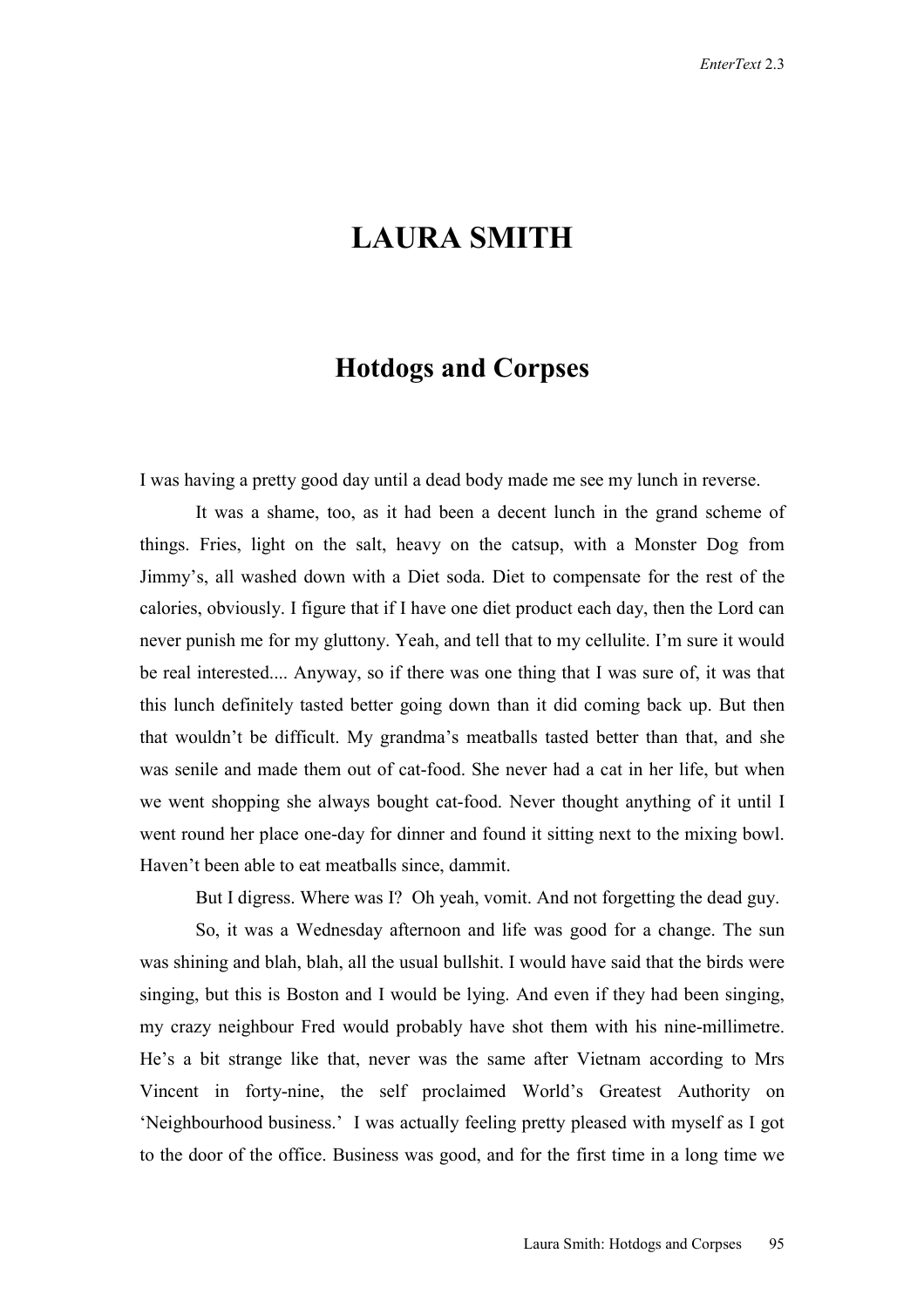were in the black instead of the dreaded red. The telephone hadn't been cut off for three months, and Jed "call me J.D" the bank manager had stopped suggesting that I sleep with him to keep my account open. And if he had stopped doing that, then things were definitely on the up. Or maybe his wife was just putting out again. But I doubt it.

The door to the office was open, but I didn't think anything of it at the time. I was too busy admiring the way the sign with my name on it gleamed in the sun. Even when I saw that Andy's desk was empty I just assumed that he was off somewhere sneaking a smoke, or perhaps calling his boyfriend in Aruba on the office phone in the back. I would fire him, but without him I wouldn't be able to find my ass with both hands, and with an ass the size of mine, that would mean trouble. So I tolerated his discussions with Paulo, his 'life-partner' as long as I didn't catch him doing it and as long as it lasted less than an hour. He caught on real quick for a guy that had never graduated High School.

It was when I opened the glass door to my private office that I saw the corpse. Now, I've seen corpses before. I've seen most things that one human being can do to another, and I've seen what they can do to themselves. I've had my share of guts, brains, excretions, secretions and anything else remotely involved with the big D. But as I stared at the guy who sat in my luxury leather office chair, with his tongue swollen and black poking between his lips like a decaying snake, I came to the terrible realisation that at some point in my past, when I was eight or nine, I'd had that very same tongue shoved down my throat. Only it was in much better condition back then. And that's when I gasped a little, screamed a little and tossed my cookies.

I was sitting in a red faced, puffy eyed, crumpled heap by the door when the cavalry arrived. But it wasn't the Uniforms I was expecting. Fate had decided to really screw me over this time and so had sent the person that I least wanted to see at a time like this. I shut my eyes and considered going to Church twice on Sundays, because I was obviously being punished for something, and for Joe Kenzie to turn up it must have really been a doozy. Hell, for Joe Kenzie to turn up it would have to be me killing the Brady Bunch, or else getting jiggy with all seven of the goddamn dwarves. As I hadn't done either, or not so I could remember anyway, there's no telling what I will do when I've got tequila inside of me, I just closed my eyes and tried to pretend that he wasn't there.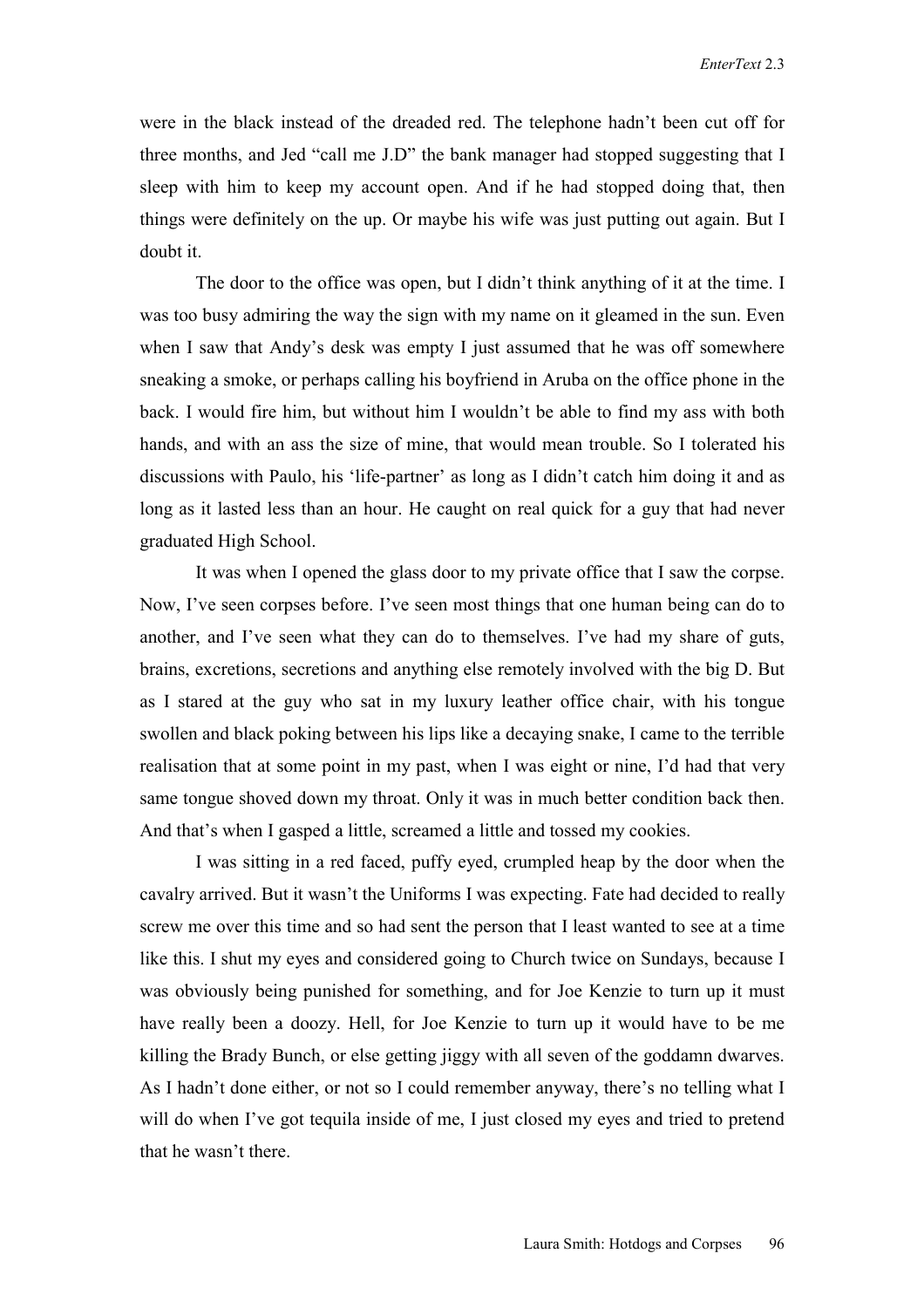Two seconds later he had me crushed against his chest and this wasn't really an option anymore. I opened one eye cautiously, and got an eyeful of his leather jacket. He didn't move and started to stroke my hair. At this point I got seriously freaked out. Here was Joe Kenzie, my mortal enemy for over fifteen years hugging me. Joe Kenzie, my brother's best friend, who tortured me as a child and continued to do so as an adult, stroking my hair. Detective Joe Kenzie, man's man and complete pain in the ass. Convinced that I was actually in Invasion of the Body Snatchers and that I would wake up soon, I opened my other eye and tapped him on one leather-clad shoulder.

It was as if I had lit a firecracker under his butt. In all my years I have never seen a guy move as fast as he did at that moment. Carl Lewis would've had nothing on him, I'm telling you. Judging from the look on his face and the long drawn out cry of "ffffuuuuuuucccckkkkkk" issuing from his lips, I think I kinda surprised him. Hey, from his reaction I surprised myself. I couldn't possibly look that bad, could I? I would have considered this question with the gravity it deserved, but I was kinda too busy getting yelled at by a very pale and very irate Detective, who was speaking too fast to actually pause for breath. "Whatthefuckdoyouthinkyou'redoing?" I looked at him, bewildered. It sure as hell wasn't English, and it wasn't a language I was familiar with, of that I was certain. He looked at me, and he looked mad. I tried to resist the urge to flinch as he spoke again. "I said, what the *fuck* do you think you're doing?" Something inside me snapped. I had a corpse that I knew in my office, I had spewed my lunch, and now this guy was trying to hassle me about sitting on my own goddamn floor? "What do I think I'm doing? What do I think *I'm* doing? Hey, pal, you're the one that stormed in here like goddamn Batman and tried to smother me to death!"

"I thought you were hurt!" Oh well, that answered my previous question about whether or not I actually looked that bad. Great. "So what, you decided to finish the job and hug me to death?" Silence. I must have hit a nerve.

By this point we were both on our feet, eyeballing each other across the room. Joe raked his fingers through his short brown hair and sighed. Some colour was coming back into his cheeks; the shock must've been wearing off. When he spoke he sounded tired. "A call came into the station. I picked it up on my radio and was in the area. You didn't leave your name when you called 911, so for all I knew you were the damn corpse." I knew I should have left it at that, but couldn't resist digging.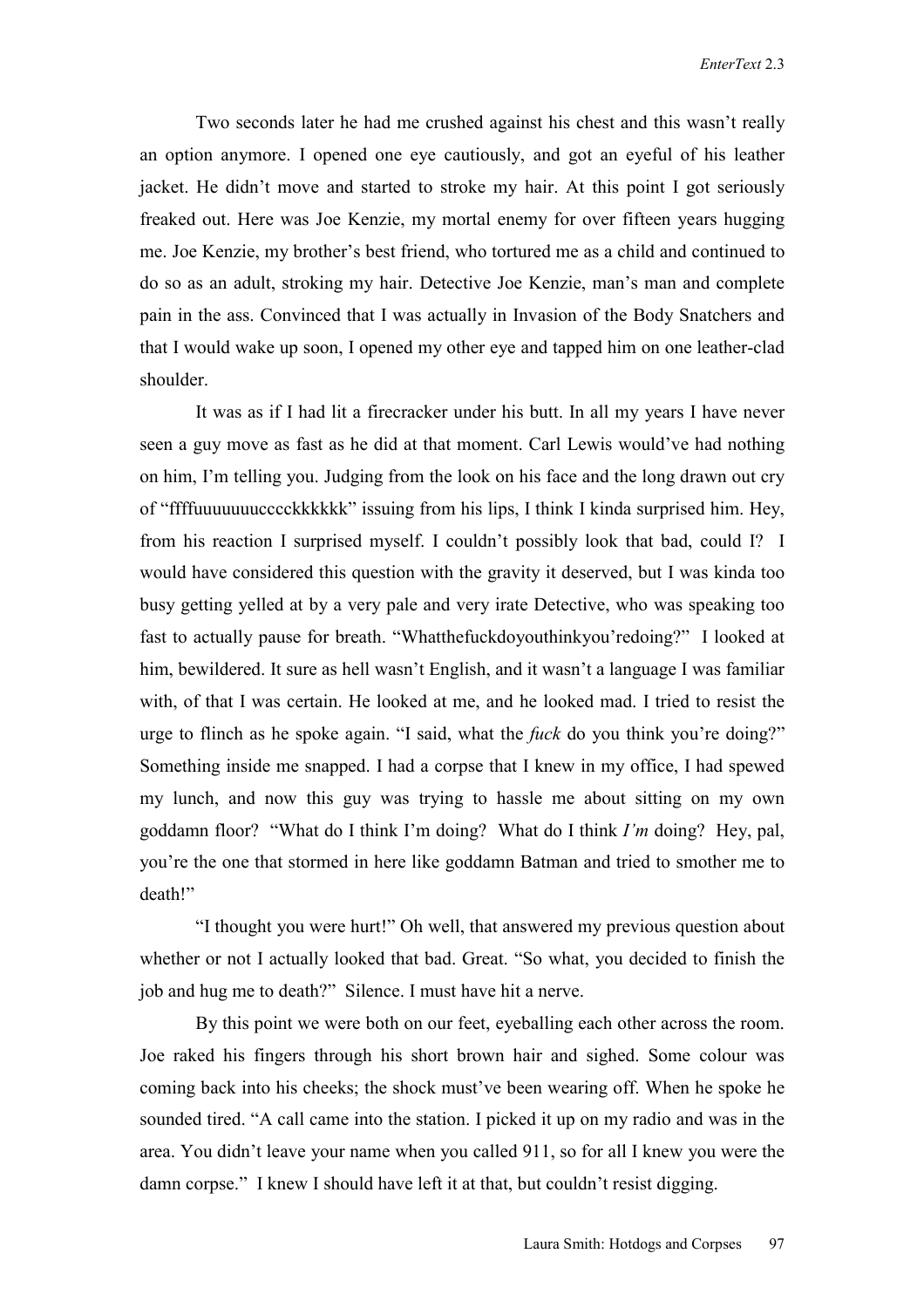"You thought I was dead? And you were... worried?" A strange concept. Joe Kenzie would care if I died. This day was just getting weirder and weirder. "I was just worried that someone else had beat me to killing you." Ouch. Ok, normal service restored. "Yeah, that's really what it felt like when I had my face full of your jacket." Infantile, I know, but part of our ritual. He glared at me a moment longer and I could tell that he was imagining killing me in a variety of colourful ways. Well, two can play that game. Then I remembered the corpse and decided I'd had my quota of dead people for the day. Or for the week. Or for the year. Or ever.

Joe followed my gaze with his baby blues and saw the cause of our problem; the corpse currently in residence in my office. He moved closer, and I swear I opened my mouth to warn him, but somehow the words didn't come out, and the next thing I knew, "What the fuck is this? It smells like... Oh. Oh, no. Tell me you didn't.... You vomited in the middle of my goddamn crime-scene? You vomited and let me walk into it?" I was speechless at the sight of Joe Kenzie standing among the remains of my lunch. In his very nice trainers. In his very nice, very new, very expensive, very vomit covered trainers. I closed my eyes and waited for the thunderbolt to hit me. It never came, but when I opened them again Joe was squatting next to the corpse muttering a whole bunch of words that his mother sure didn't teach him. He had asked me a question. I had missed it, concentrating too hard on his impressive vocabulary. "What?" He gave me a look of exasperation and sighed again.

"I said, did you touch anything? Anymore puddles of vomit that I should know about? Or are you just gonna wait till I stand in them?"

"Screw you."

"Not now, Sweetheart, I'm kinda busy. I'll take a rain-check and get back to you."

"Not if you were the last guy on Earth."

"That's not what you said when you were sixteen." I flushed, mortified. He remembered? He *remembered*? All these years and he hadn't said any... "Shit." Startled I looked up, his voice cutting through my mortification, for the moment at least. "We know this guy. Went to school with him." He was holding the corpse's wallet between gloved fingers. I didn't have to look at the ID to know who it was. "Tommy Gennaro." He looked surprised.

"You remember him?"